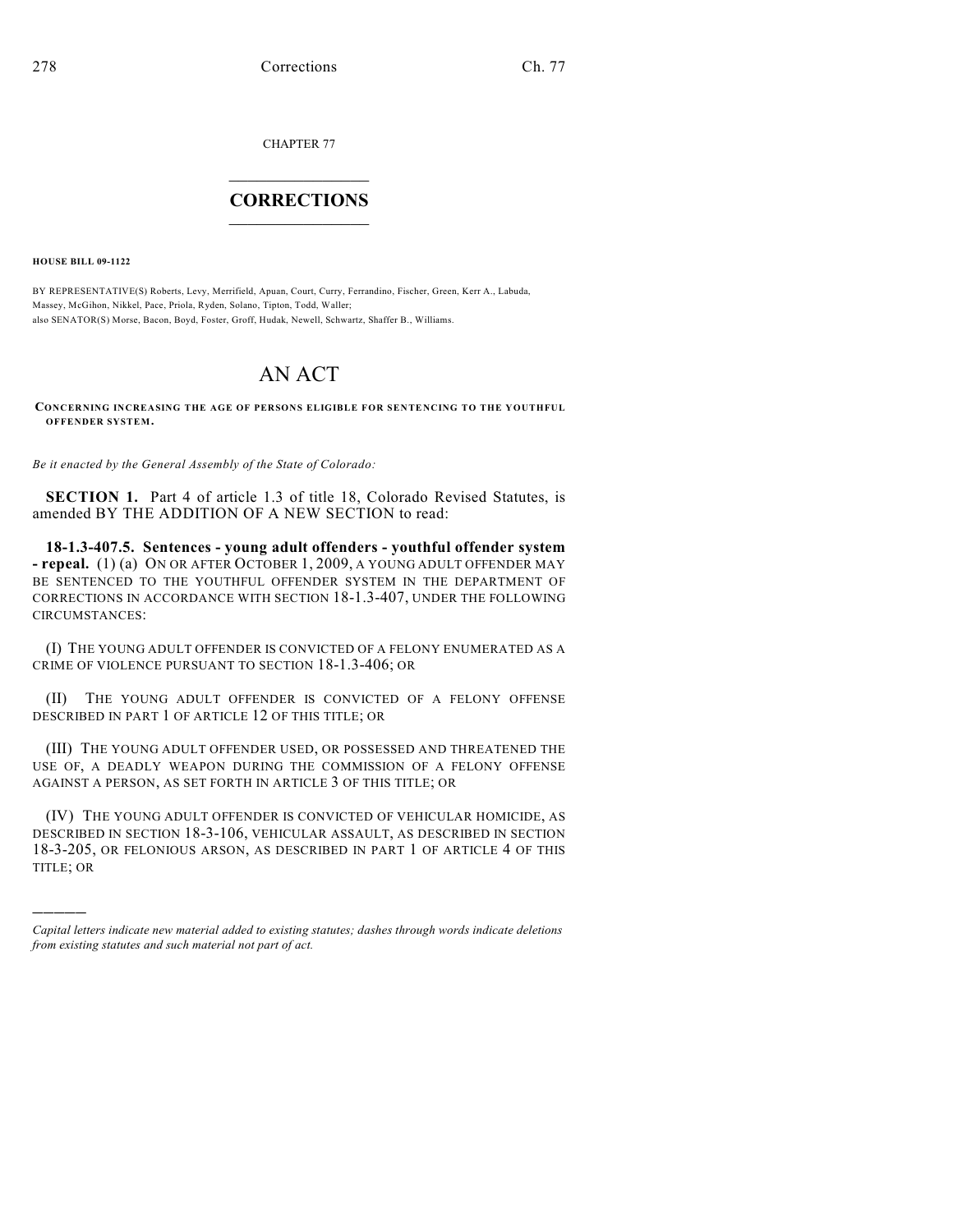(V) THE YOUNG ADULT OFFENDER IS CONVICTED OF A FELONY OFFENSE DESCRIBED IN SECTION 18-1.3-401 AS A CLASS 3 FELONY, OTHER THAN THE FELONIES DESCRIBED IN SECTION 18-3-402(1)(d) AND SECTION 18-3-403(1)(e), AS IT EXISTED PRIOR TO JULY 1, 2000, AND HAS, WITHIN THE TWO PREVIOUS YEARS, BEEN ADJUDICATED A JUVENILE DELINQUENT FOR A DELINQUENT ACT THAT WOULD CONSTITUTE A FELONY IF COMMITTED BY AN ADULT; OR

(VI) THE YOUNG ADULT OFFENDER IS CONVICTED OF A FELONY OFFENSE, AND IS DETERMINED TO HAVE BEEN AN "HABITUAL JUVENILE OFFENDER", AS DEFINED IN SECTION 19-1-103 (61), C.R.S.

(b) THE OFFENSES DESCRIBED IN PARAGRAPH (a) OF THIS SUBSECTION (1) SHALL INCLUDE THE ATTEMPT, CONSPIRACY, OR SOLICITATION TO COMMIT SUCH OFFENSES.

(2) (a) NOTWITHSTANDING THE CIRCUMSTANCES DESCRIBED IN SUBSECTION (1) OF THIS SECTION, A YOUNG ADULT OFFENDER SHALL BE INELIGIBLE FOR SENTENCING TO THE YOUTHFUL OFFENDER SYSTEM IF THE YOUNG ADULT OFFENDER IS CONVICTED OF ANY OF THE FOLLOWING:

(I) A CLASS 1 OR CLASS 2 FELONY; OR

(II) A SEXUAL OFFENSE DESCRIBED IN SECTION 18-6-301 OR 18-6-302 OR PART 4 OF ARTICLE 3 OF THIS TITLE; OR

(III) ANY OFFENSE, IF THE YOUNG ADULT OFFENDER HAS RECEIVED A SENTENCE TO THE YOUTHFUL OFFENDER SYSTEM FOR ANY PRIOR CONVICTION.

(b) NOTWITHSTANDING THE PROVISIONS OF PARAGRAPH (a) OF THIS SUBSECTION (2), A YOUNG ADULT OFFENDER WHO IS CHARGED WITH FIRST DEGREE MURDER AS DESCRIBED IN SECTION 18-3-102 (1) (b) AND PLEADS GUILTY TO A CLASS 2 FELONY AS A RESULT OF A PLEA AGREEMENT IS ELIGIBLE FOR SENTENCING TO THE YOUTHFUL OFFENDER SYSTEM IF THE YOUNG ADULT OFFENDER WOULD BE ELIGIBLE FOR SENTENCING TO THE YOUTHFUL OFFENDER SYSTEM FOR A CONVICTION OF THE FELONY UNDERLYING THE CHARGE OF FIRST DEGREE MURDER AS DESCRIBED IN SECTION 18-3-102 (1) (b).

(3) AS USED IN THIS SECTION, UNLESS THE CONTEXT OTHERWISE REQUIRES, A "YOUNG ADULT OFFENDER" MEANS A PERSON WHO IS AT LEAST EIGHTEEN YEARS OF AGE BUT UNDER TWENTY YEARS OF AGE AT THE TIME THE CRIME IS COMMITTED AND UNDER TWENTY-ONE YEARS OF AGE AT THE TIME OF SENTENCING PURSUANT TO THIS SECTION.

(4) THIS SECTION IS REPEALED, EFFECTIVE OCTOBER 1, 2012.

**SECTION 2.** 16-11-102, Colorado Revised Statutes, is amended BY THE ADDITION OF A NEW SUBSECTION to read:

**16-11-102. Presentence or probation investigation.** (1.8) UPON THE REQUEST OF EITHER THE PROSECUTION OR THE DEFENSE, EACH PRESENTENCE REPORT PREPARED REGARDING A YOUTHFUL OFFENDER, AS DEFINED IN SECTION 18-1.3-407,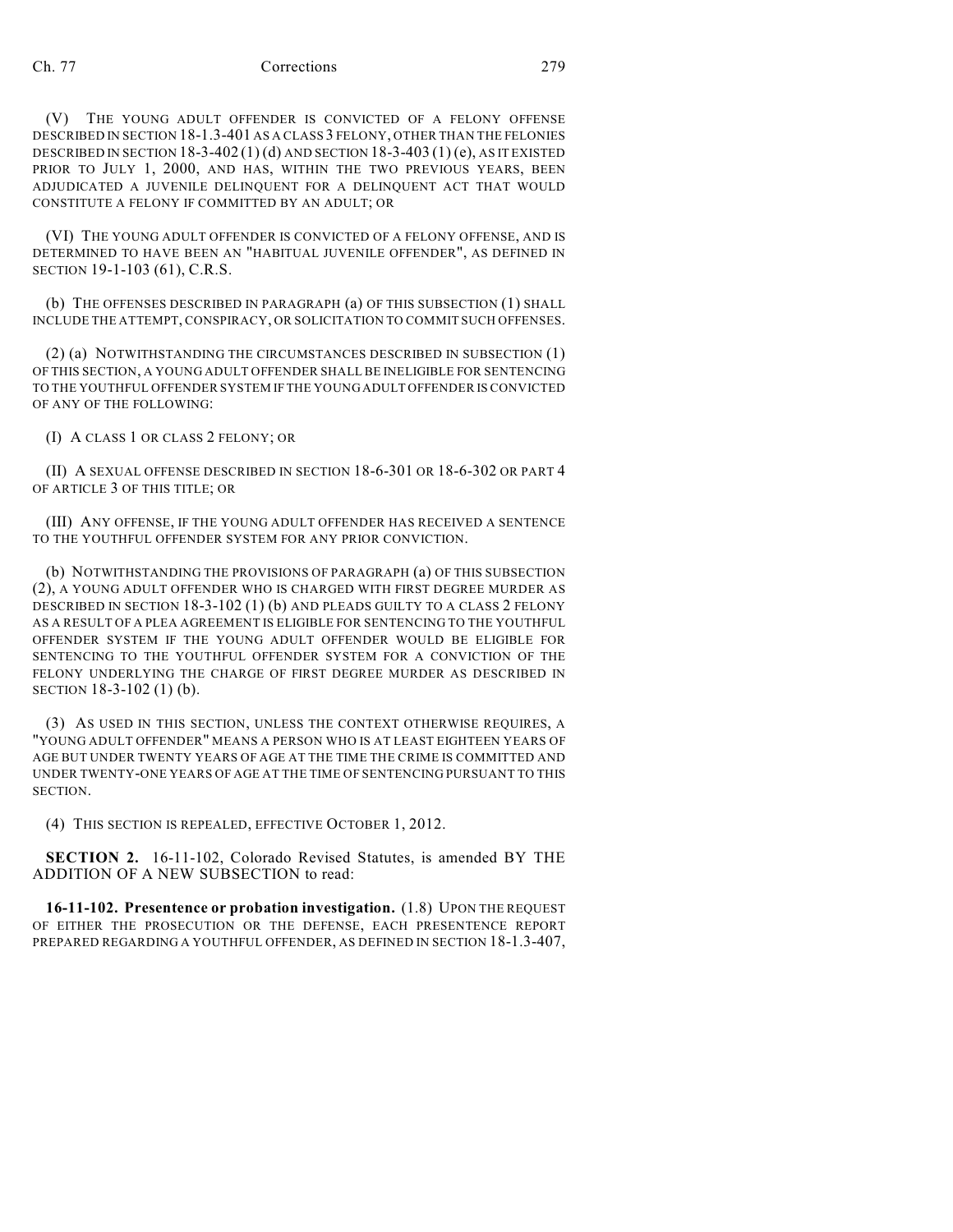280 Corrections Ch. 77

C.R.S., WHO IS ELIGIBLE FOR SENTENCING TO THE YOUTHFUL OFFENDER SYSTEM PURSUANT TO SECTION 18-1.3-407.5, 19-2-517 (3), OR 19-2-518 (1) (d) (II) OR (1) (d.5), C.R.S., SHALL INCLUDE A DETERMINATION BY THE WARDEN OF THE YOUTHFUL OFFENDER SYSTEM WHETHER THE YOUTHFUL OFFENDER IS ACCEPTABLE FOR SENTENCING TO THE YOUTHFUL OFFENDER SYSTEM. WHEN MAKING A DETERMINATION, THE WARDEN SHALL CONSIDER THE NATURE AND CIRCUMSTANCES OF THE CRIME, THE CIRCUMSTANCES AND CRIMINAL HISTORY OF THE YOUTHFUL OFFENDER, THE AVAILABLE BED SPACE IN THE YOUTHFUL OFFENDER SYSTEM, AND ANY OTHER APPROPRIATE CONSIDERATIONS.

**SECTION 3.** 18-1.3-104 (1) (h) (I), Colorado Revised Statutes, is amended to read:

**18-1.3-104. Alternatives in imposition of sentence.** (1) Within the limitations of the applicable statute pertaining to sentencing and subject to the provisions of this title, the trial court has the following alternatives in entering judgment imposing a sentence:

(h) (I) If the defendant is eligible pursuant to SECTION 18-1.3-407.5 OR section 19-2-517 (3), C.R.S., the defendant may be sentenced to the youthful offender system in accordance with section 18-1.3-407.

**SECTION 4.** 18-1.3-401, Colorado Revised Statutes, is amended BY THE ADDITION OF A NEW SUBSECTION to read:

**18-1.3-401. Felonies classified - presumptive penalties.** (14) THE COURT MAY SENTENCE A DEFENDANT TO THE YOUTHFUL OFFENDER SYSTEM CREATED IN SECTION 18-1.3-407, IF THE DEFENDANT IS AN ELIGIBLE YOUNG ADULT OFFENDER PURSUANT TO SECTION 18-1.3-407.5.

**SECTION 5.** 18-1.3-407 (1) (b), (1) (c), (1) (d), (2) (a) (I), (2) (a) (II), (2) (a) (III), (2) (a.5), (2) (b), (3.3), (3.4) (a), (3.4) (b), and (3.5), the introductory portion to 18-1.3-407 (5) (b) (I), and 18-1.3-407 (5) (c), (11.5) (a) (I), (11.5) (c), and (12), Colorado Revised Statutes, are amended to read:

**18-1.3-407. Sentences - youthful offenders - legislative declaration - powers and duties of district court - authorization for youthful offender system powers and duties of department of corrections - definitions.** (1) (b) It is the further intent of the general assembly in enacting this section that female and male offenders for whom charges have been directly filed in the district court and who have been convicted in the district court WHO ARE ELIGIBLE FOR SENTENCING TO THE YOUTHFUL OFFENDER SYSTEM PURSUANT TO SECTION 18-1.3-407.5 OR SECTION 19-2-517 (3) OR 19-2-518 (1) (d) (II) OR (1) (d.5), C.R.S., receive equitable treatment in sentencing, particularly in regard to the option of being sentenced to the youthful offender system. pursuant to section  $19-2-517$  (3) or  $19-2-518$  (1) (d) (II) or (1)  $(\text{d.5})$ , C.R.S. Accordingly, it is the general assembly's intent that necessary measures be taken by the department of corrections to establish separate housing for female and male offenders who are sentenced to the youthful offender system without compromising the equitable treatment of either.

(c) It is the intent of the general assembly that youthful offenders sentenced to the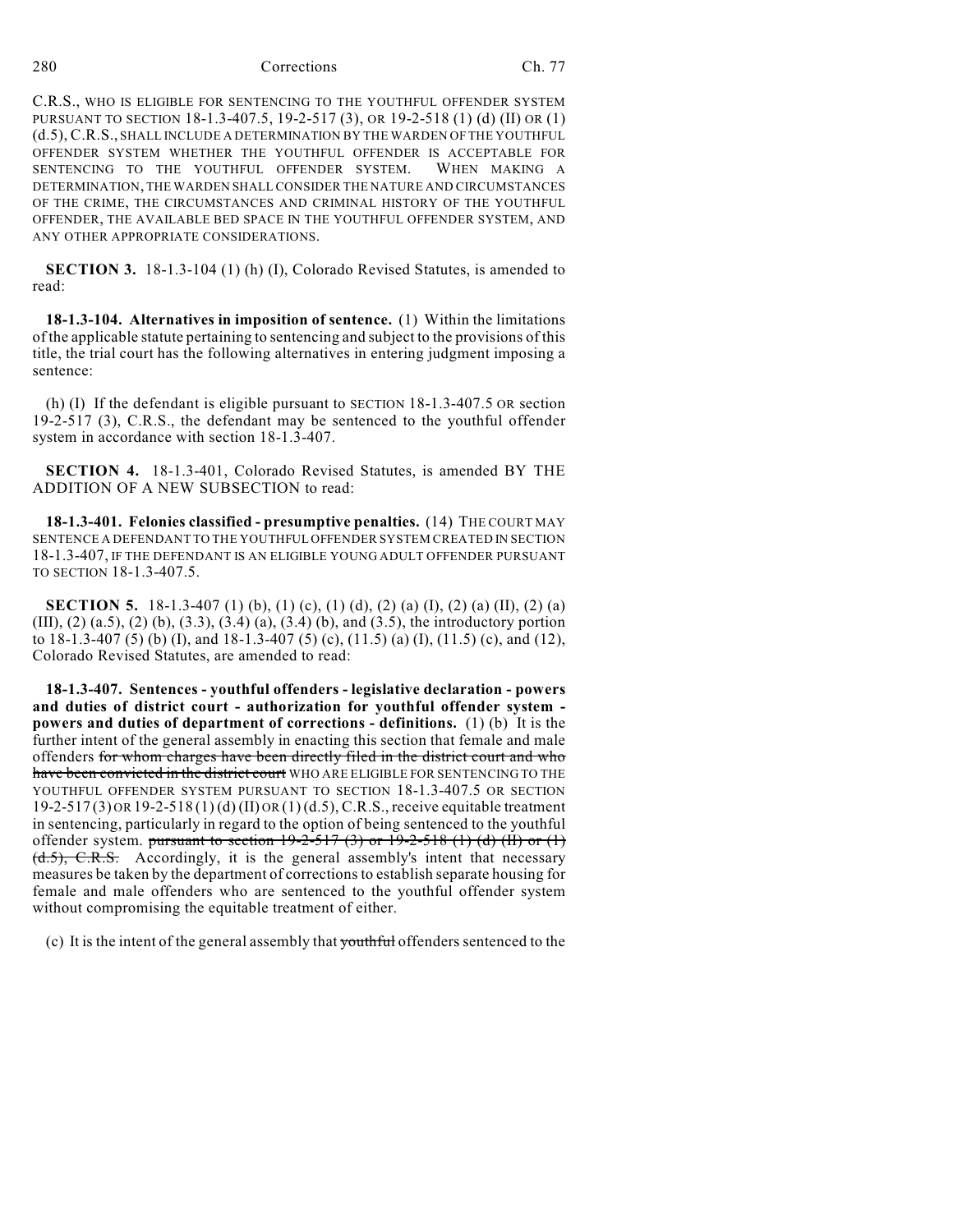## Ch. 77 Corrections 281

youthful offender system be housed and serve their sentences in a facility specifically designed and programmed for the youthful offender system and that youthful offenders so sentenced be housed separate from and not brought into daily physical contact with adult inmates sentenced to the department of corrections WHO HAVE NOT BEEN SENTENCED TO THE YOUTHFUL OFFENDER SYSTEM, except as specifically provided under subsection (5) of this section. The facility that houses offenders sentenced to the youthful offender system shall be limited to two hundred fifty-six beds.

(d) It is the intent of the general assembly that youthful offenders sentenced to the youthful offender system be sentenced as adults and be subject to all laws and department of corrections rules, regulations, and standards pertaining to adult inmates, except as otherwise provided in this section.

(2) (a) (I) A juvenile may be sentenced to the youthful offender system created pursuant to this section under the circumstances set forth in section 19-2-517 (3) (a) (II) or (3) (a.5) or 19-2-518 (1) (d) (II) or (1) (d.5), C.R.S. A YOUNG ADULT OFFENDER MAY BE SENTENCED TO THE YOUTHFUL OFFENDER SYSTEM CREATED PURSUANT TO THIS SECTION UNDER THE CIRCUMSTANCES SET FORTH IN SECTION 18-1.3-407.5. In order to sentence a juvenile OR YOUNG ADULT OFFENDER to the youthful offender system, the court shall first impose upon such person a sentence to the department of corrections in accordance with section 18-1.3-401. The court shall thereafter suspend such sentence conditioned on completion of a sentence to the youthful offender system, including a period of community supervision. The court shall impose any such sentence to the youthful offender system for a determinate period of not fewer than two years nor more than six years; except that a juvenile OR YOUNG ADULT OFFENDER convicted of a class 2 felony may be sentenced for a determinate period of up to seven years. In imposing such sentence, the court shall grant authority to the department of corrections to place a youthful THE offender under a period of community supervision for a period of not fewer than six months and up to twelve months any time after the date on which the youthful offender has twelve months remaining to complete the determinate sentence. The court may award  $\frac{a}{y}$  juvenile AN OFFENDER sentenced to the youthful offender system credit for presentence confinement; except that such credit shall not reduce the juvenile's OFFENDER's actual time served in the youthful offender system to fewer than two years. The court shall have a presentence investigation conducted before sentencing a juvenile OR YOUNG ADULT OFFENDER pursuant to this section. UPON THE REQUEST OF EITHER THE PROSECUTION OR THE DEFENSE, THE PRESENTENCE REPORT SHALL INCLUDE A DETERMINATION BY THE WARDEN OF THE YOUTHFUL OFFENDER SYSTEM WHETHER THE OFFENDER IS ACCEPTABLE FOR SENTENCING TO THE YOUTHFUL OFFENDER SYSTEM. WHEN MAKING A DETERMINATION, THE WARDEN SHALL CONSIDER THE NATURE AND CIRCUMSTANCES OF THE CRIME; THE AGE, CIRCUMSTANCES, AND CRIMINAL HISTORY OF THE OFFENDER; THE AVAILABLE BED SPACE IN THE YOUTHFUL OFFENDER SYSTEM; AND ANY OTHER APPROPRIATE CONSIDERATIONS.

(II) Upon the successful completion of the programs in DETERMINATE SENTENCE TO the youthful offender system, including the mandatory period of COMMUNITY supervision, the SUSPENDED sentence PURSUANT to the department of corrections SECTION 18-1.3-401 shall have been completed. Whenever  $\alpha$  person AN OFFENDER is returned to the district court for revocation pursuant to subsection (5) of this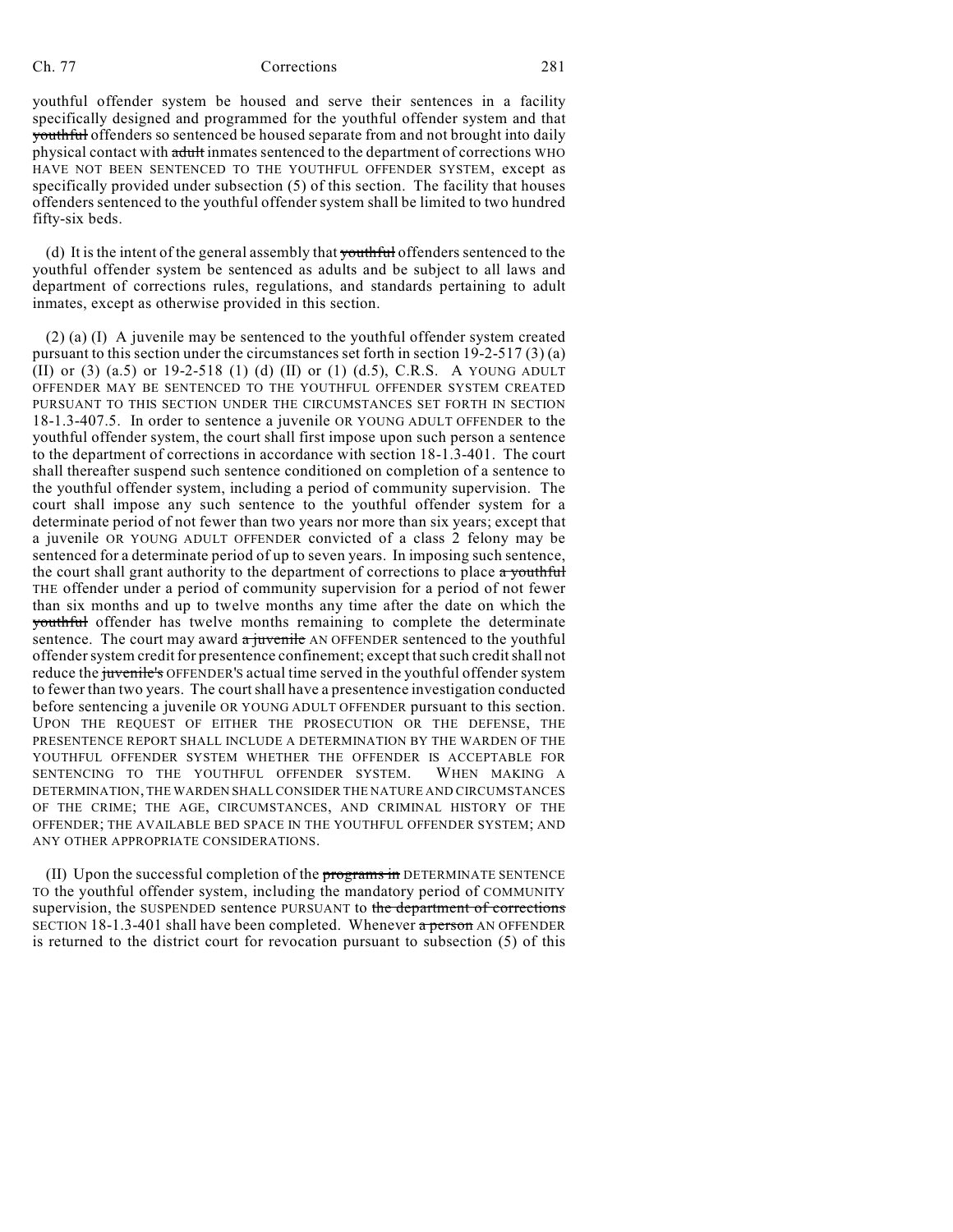282 Corrections Ch. 77

section, the court shall impose the original sentence following the revocation of the sentence to the youthful offender system, except as otherwise provided in paragraph (b) of subsection (5) of this section.

(III) For the purposes of this section, UNLESS THE CONTEXT OTHERWISE REQUIRES:

(A) "Juvenile" means a person who is under the age of eighteen years OF AGE when the crime is committed and under the age of nineteen TWENTY-ONE years OF AGE at the time of sentencing pursuant to this section.

(B) "YOUNG ADULT OFFENDER" MEANS A PERSON WHO IS AT LEAST EIGHTEEN YEARS OF AGE BUT UNDER TWENTY YEARS OF AGE WHEN THE CRIME IS COMMITTED AND UNDER TWENTY-ONE YEARS OF AGE AT THE TIME OF SENTENCING PURSUANT TO THIS SECTION.

(C) "YOUTHFUL OFFENDER" OR "OFFENDER" MEANS A JUVENILE OR A YOUNG ADULT OFFENDER WHO HAS BEEN SENTENCED TO THE YOUTHFUL OFFENDER SYSTEM OR WHO IS ELIGIBLE FOR SENTENCING TO THE YOUTHFUL OFFENDER SYSTEM.

(a.5) During any period of incarceration under the youthful offender system, privileges including, but not limited to, televisions, radios, and entertainment systems, shall not be available for a youthful AN offender unless such privileges have been earned under a merit system.

(b) Article 22.5 of title 17, C.R.S., concerning time credits, shall not apply to any person sentenced to the youthful offender system; except that an offender whose sentence to the youthful offender system is revoked pursuant to subsection (5) of this section may receive one day of credit against an adult THE SUSPENDED sentence imposed by the court following revocation of the sentence to the youthful offender system for each day the offender served in the youthful offender system, excluding any period of time during which the offender was under community supervision.

(3.3) The youthful offender system consists of the following components, and the department of corrections has the authority described in paragraphs (a) to (d) of this subsection (3.3) in connection with the administration of the components:

(a) An intake, diagnostic, and orientation program PHASE;

(b) Phase I, during which time a range of core programs, supplementary activities, and educational and prevocational programs AND SERVICES are provided to vouthful offenders;

(c) (I) Phase II, which may be administered during the last three months of the period of institutional confinement and during which time the department of corrections is authorized to transfer a vouthful AN offender to a twenty-four-hour custody residential program that serves youth YOUTHFUL OFFENDERS.

(II) In connection with the component described in subparagraph (I) of this paragraph (c), the department of corrections is authorized to operate or to contract with a prerelease youth residential program for those sentenced as youthful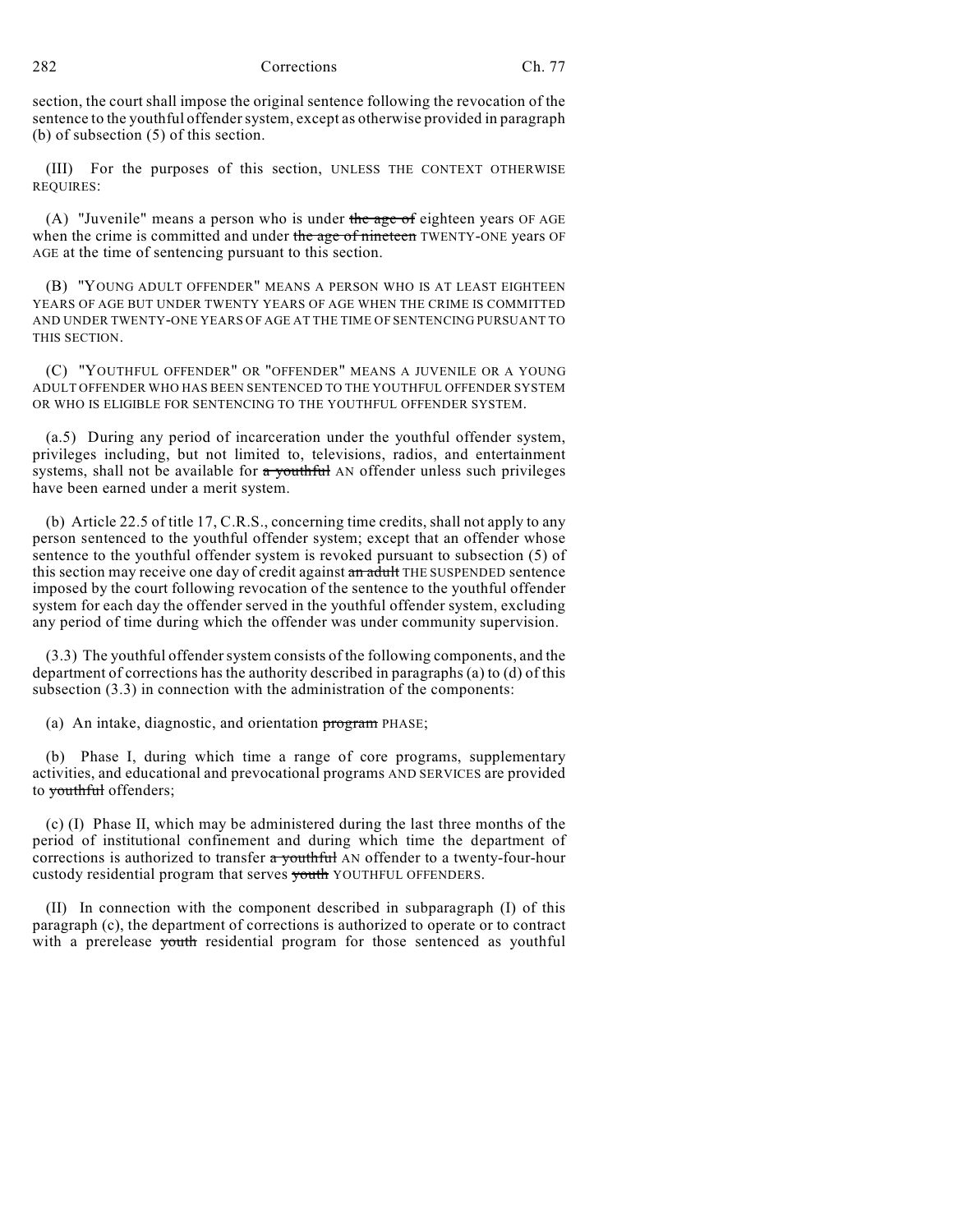offenders. The department of corrections or the contract provider shall provide for twenty-four-hour custody of youthful offenders in phase II.

(d) (I) Phase III, which is to be administered for the period of community supervision that remains after the completion of phase II and during which the youthful offender is monitored as the offender reintegrates DURING REINTEGRATION into society.

(II) After the department determines appropriate phase III placement, the department shall notify, no later than thirty days prior to placement, the local law enforcement agency for the jurisdiction in which the offender shall be placed for phase III. The notice shall include the offender's name, the crime committed by the offender, the disposition of the offender's case, and the basis for the placement. The local law enforcement agency may appeal the placement, if the placement is in a jurisdiction other than the jurisdiction where the offender was convicted, it may appeal to the executive director OF THE DEPARTMENT at least fifteen days prior to the placement. Except that the local law enforcement agency may not appeal, if the placement is in the jurisdiction where the juvenile OFFENDER was residing at the time the offense was committed. If there is an appeal, after considering the department's basis for placement and the local law enforcement's basis for appeal, the executive director shall make the final determination of the placement.

(3.4) In addition to the powers granted to the department of corrections in subsection  $(3.3)$  of this section, the department of corrections may:

(a) Transfer a youthful offender to an appropriate facility for the purpose of accomplishing a youthful THE offender's redirection goals, as long as the transfer does not jeopardize the safety and welfare of the youthful offender;

(b) Operate an emancipation program and provide other support or monitoring services and residential placement for youthful offenders participating in phase II and phase III under the youthful offender system for whom family reintegration poses difficulties. The department of corrections shall provide reintegration support services to a youthful AN offender placed in an emancipation house.

(3.5) The executive director of the department of corrections shall have final approval on the hiring and transferring of staff for the youthful offender system. In staffing the youthful offender system, the executive director shall select persons who are trained in the treatment of juveniles YOUTHFUL OFFENDERS or will be trained in the treatment of juveniles YOUTHFUL OFFENDERS prior to working with such juveniles POPULATION, are trained to act as role models and mentors pursuant to paragraph (c) of subsection (3) of this section, and are best equipped to enable the youthful offender system to meet the principles specified in subsection (3) of this section. The executive director shall make a recommendation to the department of personnel regarding the classification of positions with the youthful offender system, taking into account the level of education and training required for such positions.

(5) (b) (I) An offender who is thought to have a mental illness or developmental disability by a mental health clinician, as defined by regulation of the department of corrections, may be transferred to another facility for a period not to exceed sixty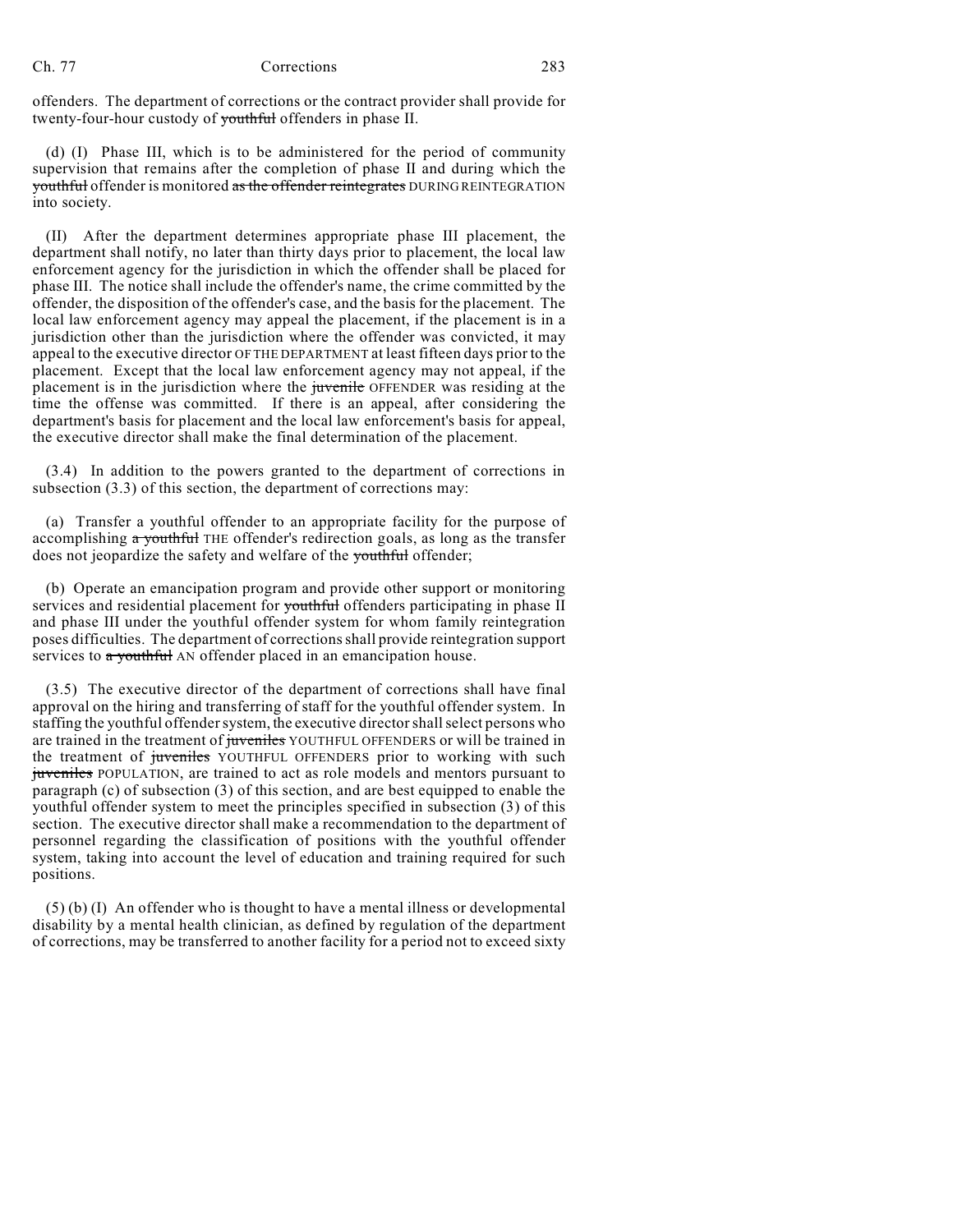284 Corrections Ch. 77

days for diagnostic validation of said illness or disability. At the conclusion of the sixty-day period, the psychiatrists or other appropriate professionals conducting the diagnosis shall forward to the executive director of the department of corrections their findings, which at a minimum shall include a statement of whether the offender has the ability to withstand the rigors of the youthful offender system. If the diagnosis determines that the offender is incapable of completing HIS OR HER SENTENCE TO the youthful offender program SYSTEM due to a mental illness or developmental disability, the executive director shall forward such determination to the sentencing court. Based on the determination, the sentencing court shall review the offender's sentence to the youthful offender system and may:

(c) The department of corrections shall implement a procedure for returning offenders who cannot successfully complete the sentence to the youthful offender system, or who fail to comply with the terms or conditions of the youthful offender system, to the district court. Any AN offender returned to the district court pursuant to paragraph (a) of this subsection (5) or because he or she cannot successfully complete the sentence to the youthful offender system for reasons other than mental illness or a developmental disability, or because he or she fails to comply with the terms or conditions of the youthful offender system, shall receive imposition of the original sentence to the department of corrections. After the executive director OF THE DEPARTMENT upholds the department's decision, the offender may be held in any correctional facility deemed appropriate by the executive director; except that any AN offender who cannot successfully complete the sentence to the youthful offender system for reasons other than mental illness or a developmental disability, or because he or she fails to comply with the terms or conditions of the youthful offender system, shall be transferred, within thirty days after the executive director upholds the department's decision, to a county jail for holding prior to resentencing. The department shall notify the district attorney of record, and the district attorney of record shall be responsible for seeking the revocation or review of the youthful offender's sentence and the imposition of the original sentence or modification of the original sentence pursuant to sub-subparagraph (B) of subparagraph (I) of paragraph (b) of this subsection (5). The district court shall review the offender's sentence within one hundred twenty days after notification to the district attorney of record by the department of corrections that the offender is not able to complete the sentence to the youthful offender system or fails to comply with the terms or conditions of the youthful offender program SYSTEM.

(11.5) (a) (I) Any juvenile AN OFFENDER who is sentenced to the youthful offender system shall submit to and pay for collection and a chemical testing of a biological substance sample from the juvenile OFFENDER to determine the genetic markers thereof.

(c) Any moneys received from juveniles OFFENDERS pursuant to paragraph (a) of this subsection (11.5) shall be deposited in the offender identification fund created in section 24-33.5-415.6, C.R.S.

(12) The general assembly recognizes that the increased number of violent juvenile crimes COMMITTED BY JUVENILES AND YOUNG ADULTS is a problem faced by all the states of this nation. By creating the youthful offender system, Colorado stands at the forefront of the states in creating a new approach to solving the ADDRESSING THIS problem. of violent juvenile offenders. The general assembly